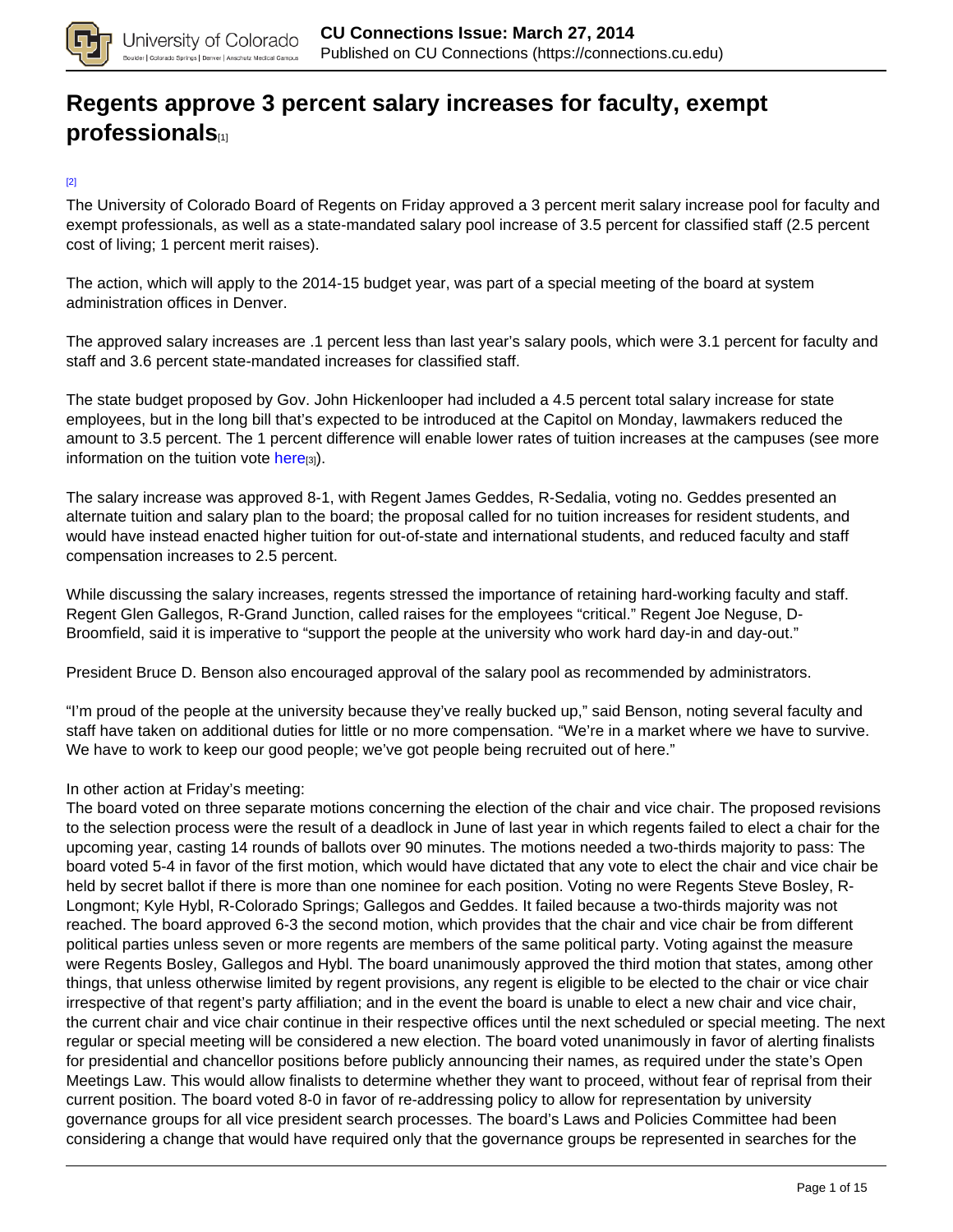

vice president of academic affairs. (Regent Stephen Ludwig, D-Denver, did not vote as he was not yet present at the meeting.)

## **Tuition rates for 2014-15 set by Board of Regents**[4]

[2]

The University of Colorado Board of Regents on Friday approved tuition rates throughout the system for the 2014-15 fiscal year.

In most cases, the increases affecting resident undergraduate tuition are about 3.4 percent, well below the 6 percent expected to be allowed this year by state lawmakers, as well as below last year's rates of increase across the CU system, which ranged from 6 percent to 8.7 percent.

The board voted 7-2 in favor of the slate of rates recommended by university administration, which presented information to the board during its meeting at system administration offices in Denver. Regents James Geddes, R-Sedalia, and Joe Neguse, D-Broomfield, voted against the proposed tuition rates.

"Thanks to a rare increase in state funding, this year's increase is among the lowest in the past 10 years," Chair Michael Carrigan, D-Denver, wrote in a letter sent this week to CU governance group leaders. "The Board of Regents is grateful for the bipartisan support for increased higher education funding from the governor and General Assembly."

Senate Bill 1, now in process at the Capitol, would deliver \$100 million in increased funding for higher education, a boost first proposed by Gov. John Hickenlooper.

Approved tuition rates vary by program. Unless otherwise noted, rates of increase listed here – from the resolution voted on by the board – pertain to resident undergraduate base tuition:

**University of Colorado Colorado Springs:** up to 3.4 percent, or up to \$254 for an academic year (30 student credit hours). Read more on the UCCS details here.[5]

**University of Colorado Denver:** up to 3.5 percent, or up to \$296 for an academic year (30 student credit hours, arts and sciences)

**University of Colorado Boulder:** likely3.3 percent; up to 3.4 percent, or up to \$298 for an academic year (30 student credit hours, arts and sciences)

**University of Colorado Anschutz Medical Campus:** up to 6 percent, or up to \$21.50 per credit hour (undergraduate nursing students)

The tuition rates are qualified as "up to" because administrators will be working on budget proposals in the coming weeks, and will keep the increases as low as possible – and no higher than the ceiling figures listed.

Before the vote, Geddes presented his Plan X for tuition, which would have entailed striking out tuition increases for resident undergraduates, he said. He criticized the administration and Board of Regents for "not insisting our expenditures come under better control." As examples, he pointed to academic program redundancies among campuses – three business schools, for example – and construction of new buildings such as the one planned for CU-Boulder's Euclid Autopark[6].

Regent Steve Bosley, R-Longmont, said what the campuses proposed were "realistic, modest increases."

Said Regent Sue Sharkey, R-Castle Rock, "Tuition increases must be justified, and I think they have been justified. … The campuses clearly identified the needs that additional tuition revenue would serve."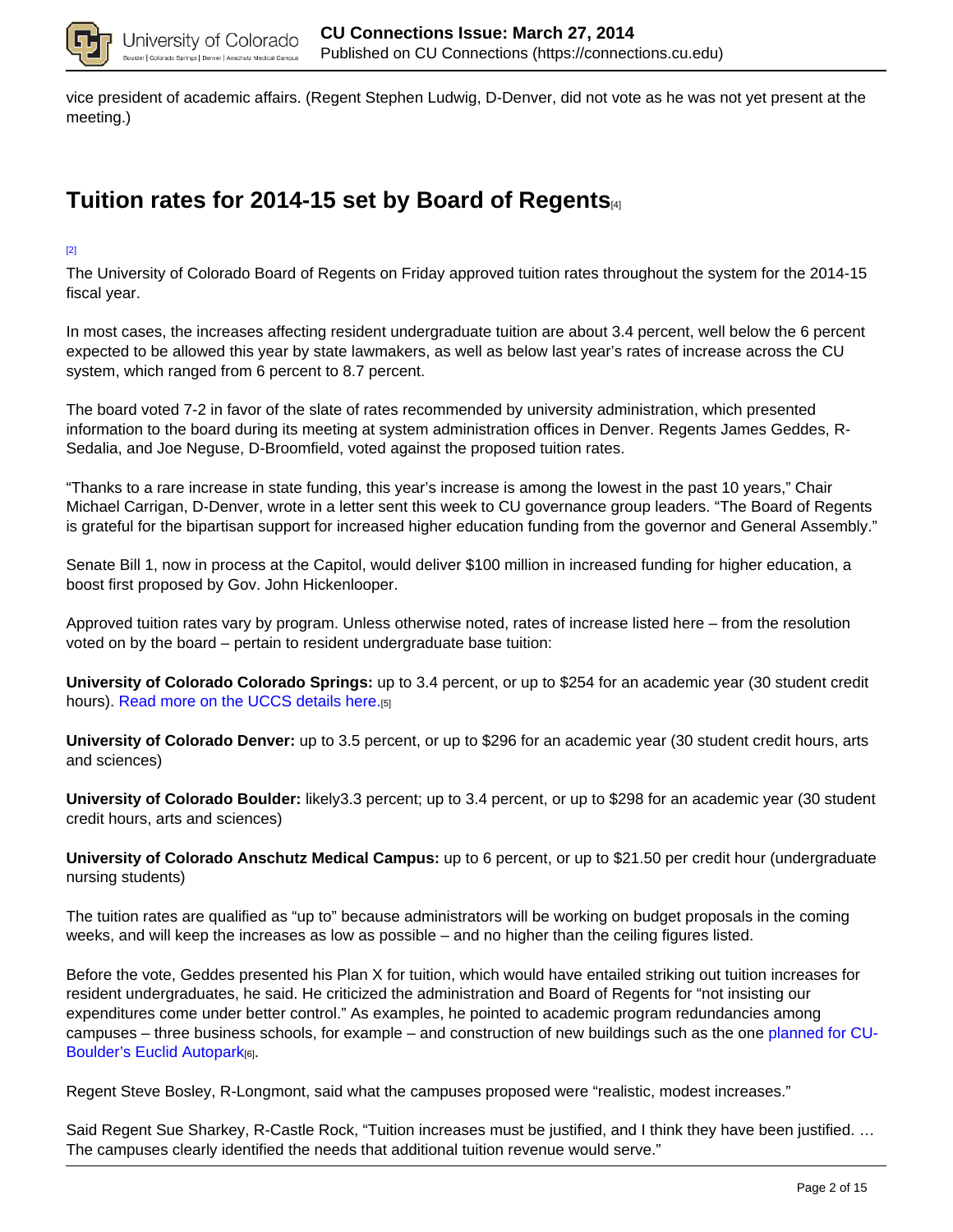

President Bruce Benson said he likes to remind people that "we are a market economy in higher education," and noted that average faculty salaries at CU-Boulder are below the averages of some peer institutions. "It's important to remember this is a market and we have to continue to drive forward."

"I hate (tuition increases) as much as anyone in this room," Benson said. "But we're holding it down to as low as 3 percent. … I think the staff has done a heck of a lot of work to come up with these proposals, and I'm certainly in favor of them."

## **Five questions for Marty Otañez**<sub>[7]</sub>

Otañez with a farmer in Argentina.

A demonstration in Malawi.

It was April of 2000, and Marty Otañez was in Malawi in southeast Africa at a demonstration against the World Bank and other international financial institutions.

Otañez earned a master's degree at the University of Ibadan in Nigeria in 1992 and another master's in labor and employment in the Netherlands before he journeyed to Malawi for the first time in 1995. The country was in the process of democratic change, driven primarily by trade union activities, and Otañez became interested in the role of unions in democratization and social justice.

Five years after first visiting Malawi, Otañez was at the demonstration, filming the event as part of his field work. He had spent time with organizers in the union of tobacco farm workers as he tried to understand some of the obstacles they faced. He was hoping to determine how he could use ethnography and anthropology "to make visible the bad practices of United States tobacco companies that profit from unpaid child labor, bonded labor, and environmental problems such as deforestation and pesticide poisoning." For no reason, police shot tear gas canisters and tracer bullets into the peaceful crowd of about 60 demonstrators. He began to run for his safety, but at the same time, he kept filming (you can watch the video 'Thangata': www.sidewalkradio.net/?p=23<sub>[10]</sub>.

He wanted to capture knowledge and data to adequately represent what happened on the ground, but he also wanted to show solidarity with the country's workers and labor leaders.

Otañez has used that experience to encourage students and individuals around the world "to engage on levels that can undermine structures that are responsible for a lot of the problems we address as professors."

"I engaged in something called militant ethnography, using anthropological resources to push the discipline to more fully meet the mission of the university, which is to contribute to the health and wellness of communities where we work. And it definitely woke me up to the problems people face in developing countries."

He began to look at anthropology as a tool to work for social justice and the moment also launched his career in video anthropology.

In 2008, he joined the University of Colorado Denver, where he is an assistant professor in anthropology, with specialties that include cultural, visual, policy, and medical anthropology as well as political ecology.

#### Article continues below video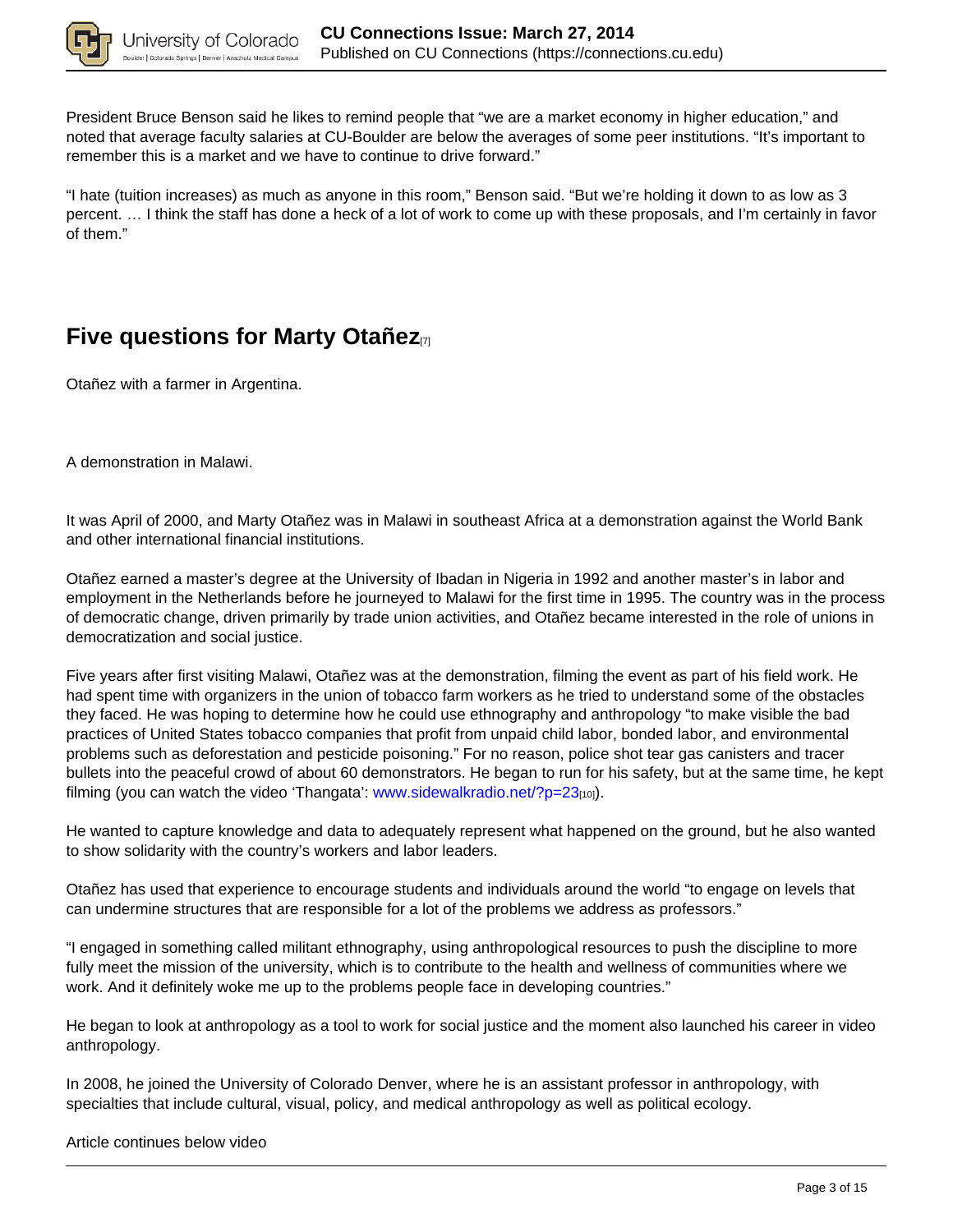

#### **1. Who or what influenced you most while you were in Malawi?**

I have been able to visit the country more than a dozen times since 1995 and have probably spent more than 26 months there, doing research projects and working with different groups. One individual who has influenced me a great deal is one of the trade union organizers there, Rafael Sandramu. We would travel as many as 175 kilometers a day on his motorcycle to farms and he would introduce me to some of the men, women and children who grow tobacco. I was drawn to his style of being with the people, not necessarily drilling them for information, but to be present with individuals, and learn from them. Over time, that creates some momentum so that people can have the skills to stand up for what they believe in: fair tobacco leaf prices, fair earnings and a reduction in poverty.

I continue to work with him today and just saw him in January. We have a couple of projects we're trying to move forward. My time with him encouraged me to think of my position as one of power and influence and definitely a position of organizing, which is how I see myself in the university, in my service, my teaching and in my research projects.

#### **2. You initiated Fair Trade Tobacco in the summer of 2011. What is Fair Trade Tobacco and what has it accomplished?**

Otañez documenting farm work in Argentina.

Fair Trade Tobacco is a repository of information and resources for individuals around the world who are interested in making visible the exploitative practices of tobacco companies, cigarette manufacturers and leaf buyers. The specific purpose of the website (fairtradetobacco.org[12]) and the group is primarily to draw attention to some of these problems at the farm level, but also to put pressure on the World Health Organization (WHO) to use May 31, "World No Tobacco Day," to address something more than demand and consumption issues. For the past 21 years, the theme has never focused on tobacco agriculture. Through the website, we've created momentum for WHO to designate May 31, 2015, as World No Tobacco Day with themes that focus on tobacco industry exploitation in agriculture as well as alternative livelihoods for tobacco farmers and farm workers. The designation means that donor funds become available, and it draws attention to the idea that tobacco is not just a health issue, but also involves human rights, fair earnings, food sovereignty and corporate accountability issues.

### **3. What are the impediments to improving the conditions in tobacco-growing countries and what's being done to make changes?**

The main impediment to any kind of positive changes in the livelihoods of tobacco farmers, farm workers, and public health policies is the tobacco industry, especially Philip Morris, Japan Tobacco, British American Tobacco and U.S. leaf buyers, including Universal Corporation and Alliance One International, that purchase about 90 percent of tobacco in Malawi, as well as the majority of leaf in tobacco-growing, developing countries.

At the local level, we want to provide tobacco farmers and farm workers in Malawi and elsewhere with information and resources so they can advocate for themselves and receive decent earnings, and for those who wish to exit tobacco farming, grow a mix of food and cash crops instead of tobacco. We want to demonstrate to the world the ways that tobacco companies suppress and collude over leaf prices to pass costs on to farmers and farm workers. It's also important to provide the farmers with accurate and up-to-date information about leaf prices offered by buyers and the different grades and qualities of leaves.

On a national level, it's about bringing people together to talk about alternatives to growing tobacco and how the tobacco industry through contract and labor arrangements keeps people hooked on tobacco growing. Because Malawi and other countries like it have been growing tobacco for so many years, the crop is an important part of the economy. In reality, tobacco families who cultivate leaf do not benefit in any meaningful way. The discussions about alternatives are about reducing the number of plants produced each year and increasing the mix of crops grown. These crops would be healthy ones that are less toxic than tobacco and do not require a lot of chemicals – crops that people can eat.

The Framework Convention on Tobacco Control treaty is the first international health treaty, and its focus is on tobacco. I'm working with different global advocates and policy leaders to develop provisions that look at alternate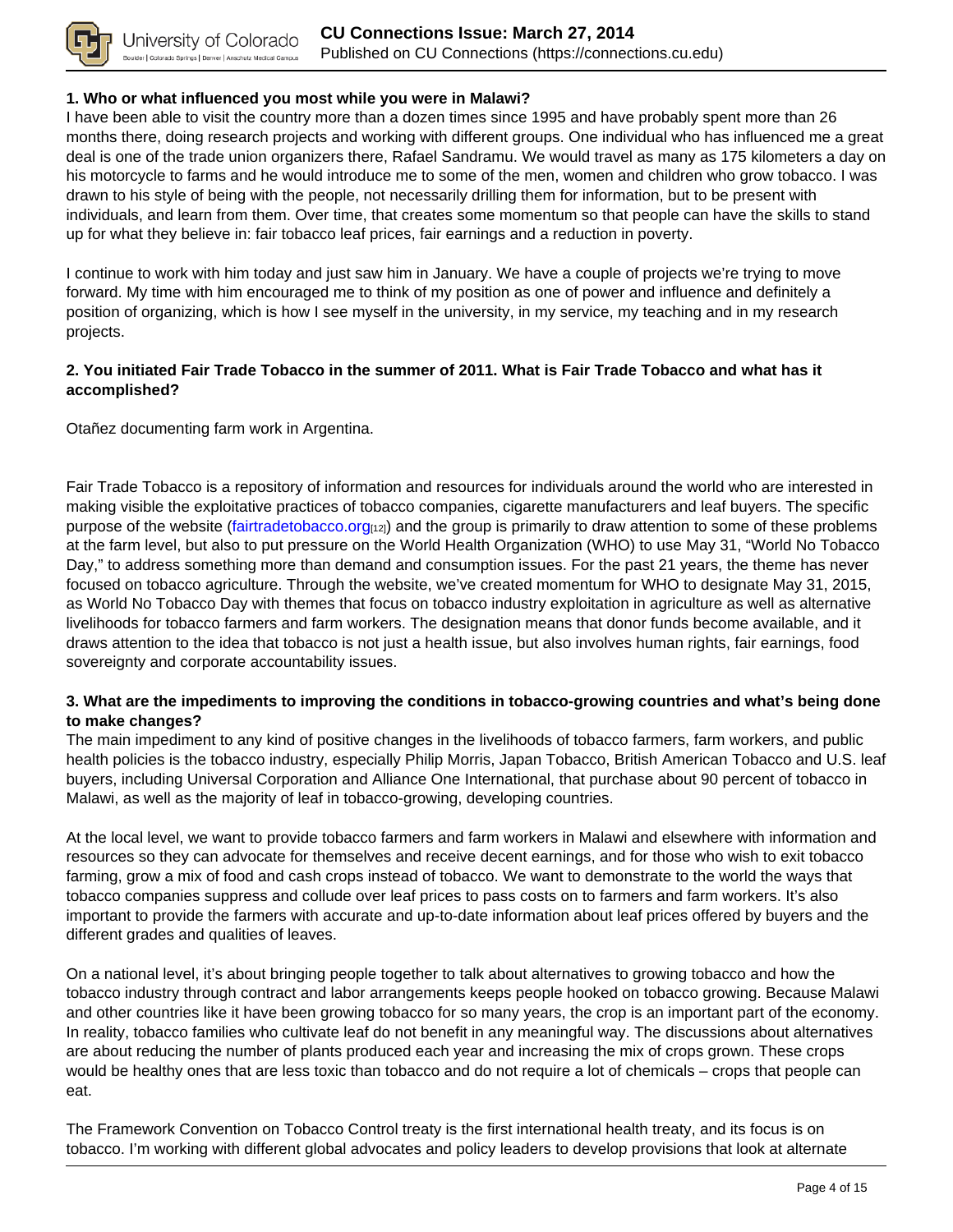

livelihoods for farmers and farmworkers and initiatives that hold companies responsible for labor abuses and ecological destructive practices. We want to educate people about the fact that tobacco control is about health as well as economic and environmental issues.

By this time next year, we hope to have a sophisticated program in five or six tobacco-growing developing countries that would, through text messaging, create a repository of information where farmers and farm workers would share information about leaf prices to improve their earnings. Data will be used in corporate accountability and worker rights initiatives in the world tobacco growing sector.

#### **4. You've also done some advocacy work for immigrants in the Rocky Mountain region in Colorado. What did that entail?**

From 2010 to 2012, I worked in partnership with labor organizers with the Colorado Immigrant Rights Coalition (CIRC) – a group of 55 nongovernmental organizations in the state – through a visual anthropology project that was primarily used to document some of the lives of individuals involved in different jobs that support the ski industry. In 2009 and 2010, this population of undocumented and other immigrants was neglected – a function of geography and lack of resources. We focused on populations in Carbondale and Silverthorne, for example, and documented through video some stories and experiences that these people experienced, including being picked up by ICE (U.S. Immigration and Custom's Enforcement). We use video as an advocacy tool, but it also is a historical tool and people can use it to remember the struggles and victories immigrants face (https://vimeo.com/album/1684239<sub>[13]</sub>).

Historically, we as anthropologists go and tell other people's stories. I gravitated toward a model of digital storytelling to allow myself as a professor and a professional filmmaker to provide others with the skills to share their stories. It's a technique and strategy to provide individuals from the community with the structure and co-facilitators, as well as the equipment, to make stories on the issues that they believe are important to their own community.

Through research projects, I've investigated tobacco, cancer, and hepatitis, and now I'm working on sexual and reproductive health access and justice (http://tinyurl.com/mjma6e7 $_{[14]}$ ). Individuals share their stories on the videos, which are accompanied by companion policy briefs or viewing guides. The videos are used to get the issues onto the landscape where decisions are made about people's lives.

#### **5. Tell me about a favorite item that you own.**

One of the things I have is a fake shrunken head that a former undergraduate student of mine from Ecuador brought to me. I like it because it is prominently displayed next to my computer monitor and it gets so many reactions: everyone notices it because it is so odd -- the hair, the thread through the lips, the leather-looking skin. In our society, many individuals find it disturbing that cultures would shrink heads. In reality, from my knowledge of Ecuador, individuals never actually shrunk heads. It was a tourist thing that was devised to generate material things to sell. It reinforces an awareness about culture, and on a different level, it is a symbol of who I am. I'm half Eucadorian. I sometimes joke that I have Incan blood that drives me in my scholar activism. My Ecuadorian heritage is something I'm continuously learning about. It's something I'm proud of and wear on my sleeve even though it gets crowded out by my whitelooking skin.

[15]

# **Higher ed funding bill being revised after concerns expressed**

[17]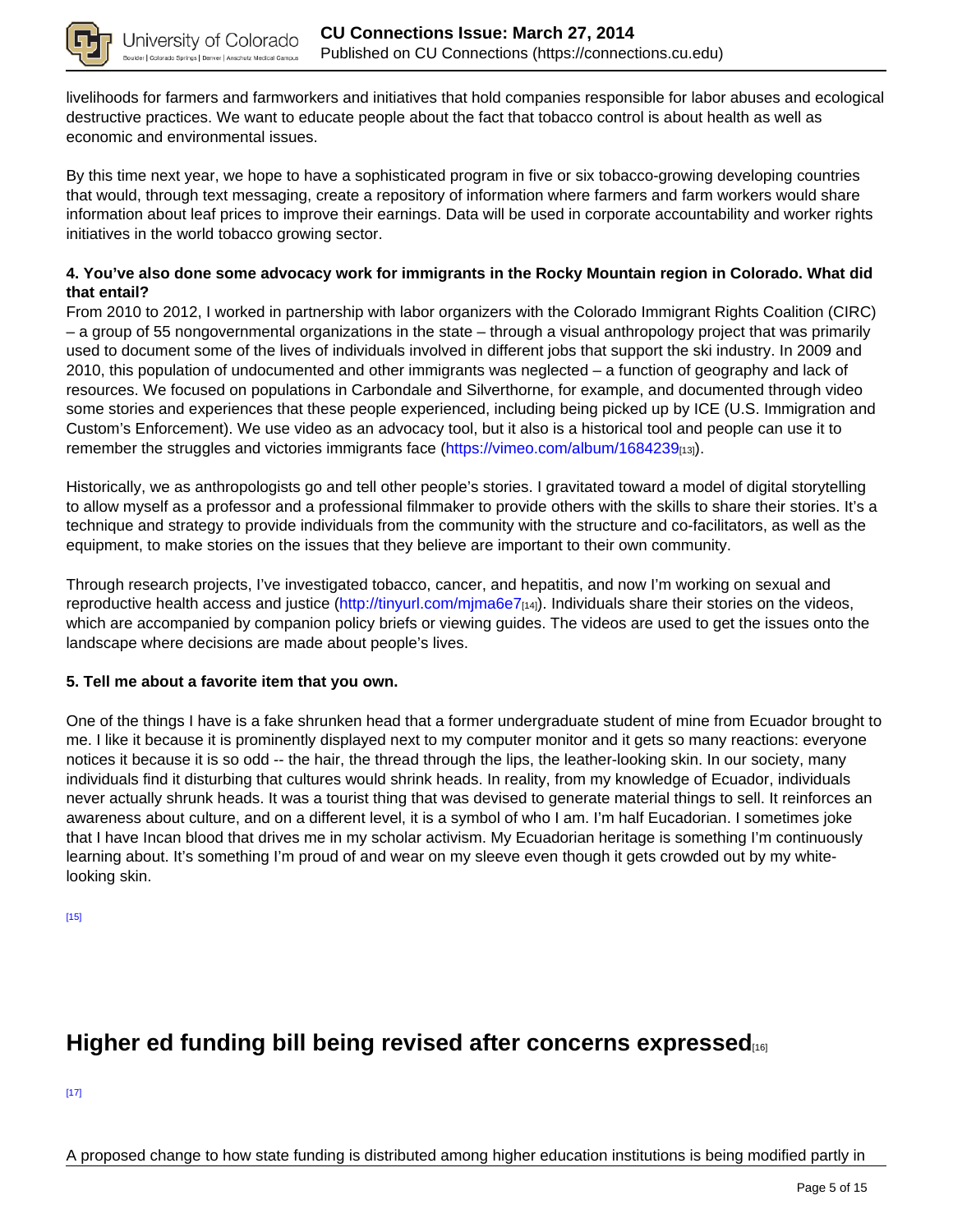

response to concerns expressed by leaders at the University of Colorado.

House Bill 1319, introduced earlier this month by House Speaker Mark Ferrandino, direct more funding into the College Opportunity Fund (COF), which follows resident students to the state institution of their choice, and allocation to colleges and universities would be based partly on factors such as student retention and graduation rates.

CU's Government Relations team has expressed serious concerns about the bill's impact and unintended consequences. Based on initial figures, some colleges and universities would benefit from such changes; others, including CU, would stand to lose funding.

On Friday, Ferrandino met with several higher education presidents, chief financial officers and lobbyists. Among the 30 in attendance were Lt. Gov. Joe Garcia and Richard Kaufman, chair of the Colorado Commission on Higher Education (CCHE). All governing board representatives expressed some concerns, including those whose institutions would benefit from the current version of the bill.

Concerns ranged from the bill's introduction late in the legislative session – Ferrandino is in his last year at the Legislature and said he is eager to get the bill passed before he leaves – to suggestions that the bill's measurements be based on outcomes rather than inputs. Some governing boards wanted to weight Pell-eligible students and enrollment growth higher; some governing boards wanted to rate completion and graduation rates higher.

All governing boards asked questions about some of the numbers attached to the different policy goals in the bill and several governing boards asked about tuition and how that would be factored into the bill. Garcia and Kaufman expressed their concerns that the process needed to be more collaborative and that the CCHE should play a key role as it has in the past — convening the governing boards to work out many complex and challenging details, as well as examining the role and mission of the different institutions.

Ferrandino said he intended to significantly change the proposed bill, stating that he would not include the funding formula's specifics in the bill, leaving them to be worked out in the future. No action would be taken until after the House had heard the long bill, the state's budget bill, which is in process this week. He also talked about having some of the issues in the bill phased over time, rather than all being implemented in 2015-16.

Tanya Kelly-Bowry, vice president of Government Relations, said the bill now is moving in a much better direction than the original version, but CU remains cautious until the next draft is available for review, likely by early next week.

CU also is working to rescue funding for a proposed renovation of the Ketchum Arts and Sciences Building at CU-Boulder.

The \$13.4 million project will replace aging infrastructure within the building to include the HVAC, plumbing, electrical systems, a fire alarm system upgrade, as well as asbestos abatement. It also includes the addition of new air conditioning, building insulation, and window replacement for energy conservation.

The state's Capital Development Committee had recommended the project be funded, but the Joint Budget Committee did not fully fund the list of projects as recommended. Renovation of the Auraria Library (originally \$26.8 million) and new construction of the Visual and Performing Arts Building at UCCS (\$13.3 million) remained on the list of funded projects, though Auraria was reduced by \$5 million.

CU now is working with other institutions whose projects also weren't funded in an effort to secure at least partial funding from lawmakers for Ketchum and other excluded projects.

### **New solar-powered tables offer sustainable convenience**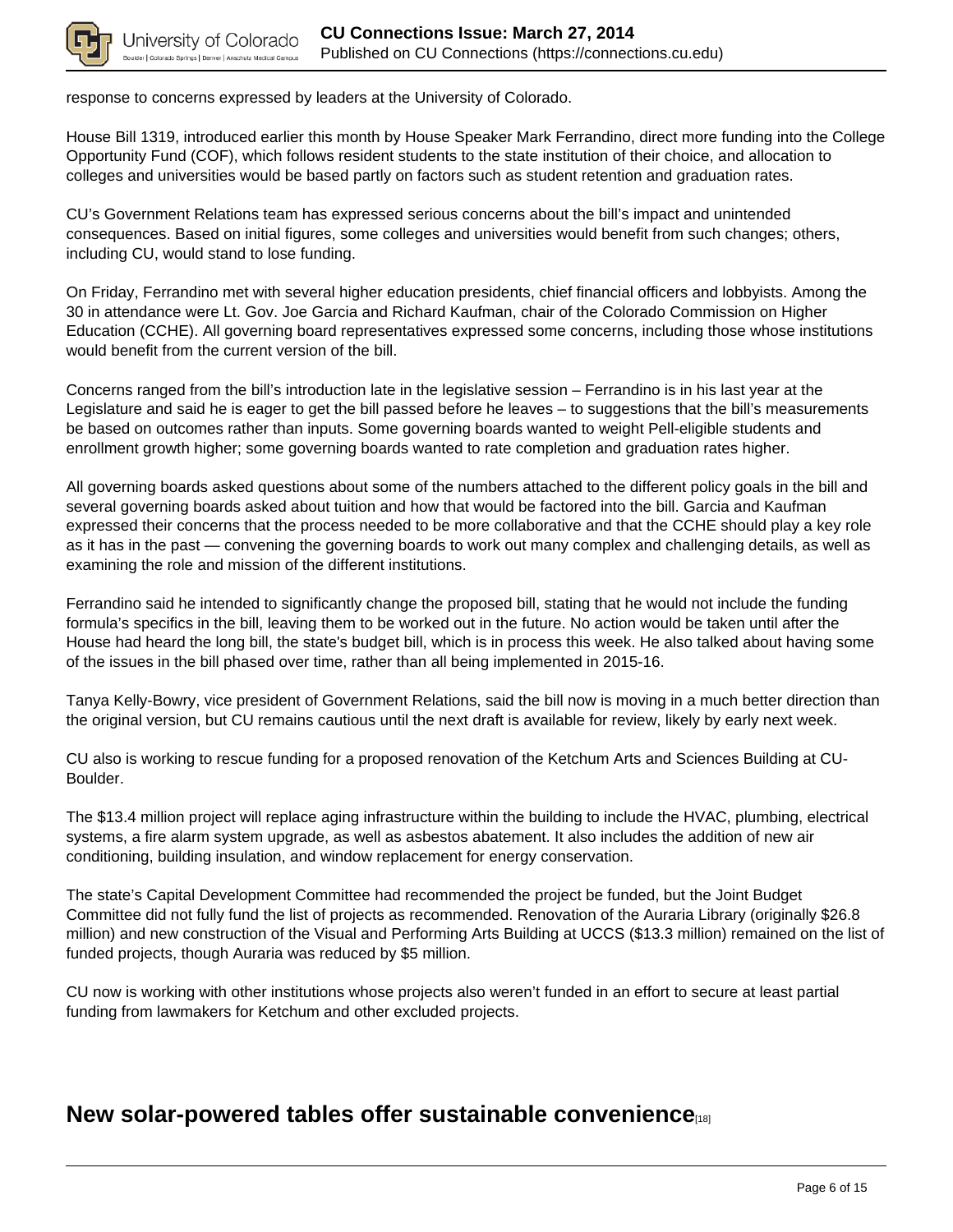

Two students examine the new table on the Upper Plaza.

Three new solar power picnic tables will offer faculty, staff and students the chance to charge electronic devices while enjoying Colorado Springs' 300 days of sunshine.

Each table is made of recycled materials and is equipped with four standard AC power outlets and two USB ports, all powered by solar panels on the table's umbrella. A number of LED lights located under the umbrella will light the tables at night.

Because the tables run solely on solar energy, they are off the university's grid and require no outside energy source. A meter displays how much electricity is being generated and consumed.

The tables are located on the Upper Plaza, El Pomar Plaza and outside the south entrance to the University Center near MOSAIC and the Copy Center.

According to Matthew Driftmier, secretary of sustainability, Student Government Association, the tables provide students with a hands-on opportunity to learn more about the university's sustainability efforts.

"A lot of what the different sustainable groups on campus do is often done behind the scenes," Driftmier said. "(We) wanted these tables to be a physical, tangible product of UCCS' sustainable practices that students get to interact with and use."

The project was unanimously passed by the Green Action Fund which uses a \$5-per-semester student Solar Fee to fund sustainability-related projects on the campus.

For more information about the Green Action Fund, please visit www.uccs.edu/gaf<sub>[20]</sub>.

# **With help of device developed at CU, new glaucoma procedure could offer patients non-drug, non-surgical option**[21]

Renderings of CU's DWT device, courtesy of OcuTherix.

OcuTherix, Inc.[23] and the University of Colorado (CU) have completed an exclusive license that will allow the company to continue developing a new non-invasive procedure for the treatment of glaucoma that uses patent-pending technology developed at CU.

Glaucoma is a leading cause of worldwide blindness, and is treated by lowering the fluid pressure inside the eye (intraocular pressure). Topical eye-drop medications are often used to lower eye pressure, but because these medications can cause discomfort, patients often fail to take them correctly and consistently. Laser and surgical procedures are also used to reduce eye pressure; however, these techniques are fraught with complications and do not consistently reduce eye pressure in the long term.

A research team led by Malik Kahook, MD<sub>[24]</sub>, Slater Family Endowed Chair in Ophthalmology at the CU School of Medicine, has developed a compact, non-invasive device that uses carefully calibrated external sonic oscillation to stimulate drainage of the eye's fluid, reducing eye pressure. This innovative procedure, called Deep Wave Trabeculoplasty (DWT), is intended to be an efficient, safe and effective in-office treatment. Studies have shown that DWT does not cause tissue damage and lowers eye pressure consistently. An ongoing clinical study is intended to demonstrate that DWT has long-lasting benefits and can be repeated when needed. "The initial DWT study in humans revealed consistent eye pressure lowering without adverse events," said Kahook. "Our team believes that DWT will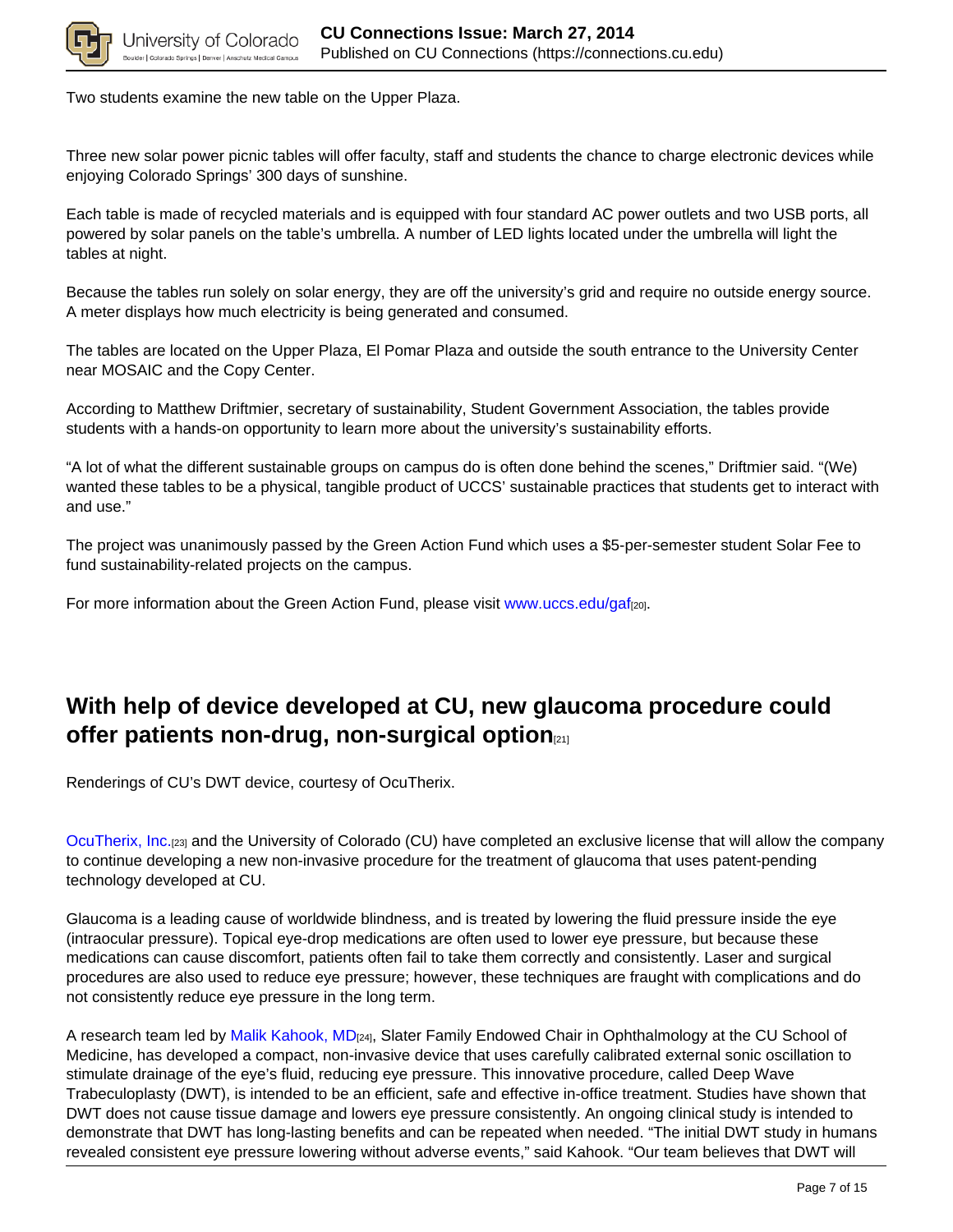

play a significant role in the treatment of glaucoma in the United States and across the globe."

"Gradual vision loss is devastating, and I am proud to be working with outstanding partners to develop DWT as we strive to save vision in people with glaucoma," added OcuTherix CEO Robert Atkinson. "I strongly believe that DWT represents a new age in glaucoma treatment."

"We believe this device represents a completely novel approach to the treatment of glaucoma, and the University is excited to work with a company that will help Dr. Kahook develop such a pioneering technique," said David Poticha of CU's Technology Transfer Office.

OcuTherix, a spin-out company of medical device incubator Prospex Medical, Inc., is dedicated to medical device innovation to save vision in people with glaucoma. CAUTION: Deep Wave Trabeculoplasty (DWT) is an investigational device and is not approved for sale. www.ocutherix.com[23]

# **Basketball pool picks not going so great? Here is why, says CU-Boulder math professor**<sup>[25]</sup>

[26]

It took 48 games for the first and second rounds of the 64-team NCAA men's basketball tournament to be decided, and millions of fans are deliriously awaiting the Sweet 16 to commence today.

But is there anyone left among the tournament pickers still in the hunt for Warren Buffet's \$1 billion offer for filling out a perfect bracket? Dream on. According to University of Colorado Boulder Professor Mark Ablowitz, chair of the Department of Applied Mathematics, the odds of picking all 48 games correctly for the Sweet 16 from the original 64 teams by selecting randomly, like a coin flip, is approximately 1 in 280 trillion, or 1 in 280,000,000,000,000.

Sound tough? Really, really, really tough, says Ablowitz. But the odds of picking the ultimate winner from the full 63 games of the NCAA basketball tournament randomly are breathtaking: about 1 in 9.2 quintillion, or 1 in 9,223,000,000,000,000,000.

"These aren't just numbers," he said. "The real essence here is the issue of the behavior of large numbers. When numbers get exponentially larger and larger, things get out of hand very, very quickly," said Ablowitz, who specializes in nonlinear optics, water waves and applications of complex analysis.

According to journalist Eddie Pells of The Associated Press (who no doubt had some help from a math expert), if every possible combination of NCAA tournament winners and losers in the field of 64 was filled out on its own sheet of paper, it would weigh about 184 trillion tons -- more than 500 million times as much as the Empire State Building.

Others have calculated that picking all 63 NCAA tournament games correctly would be about the same odds as shooting four hole-in-ones in a single round of golf, or winning three consecutive Powerball lotteries.

"I'm not a basketball maven," Ablowitz said. "But if I had wanted to improve my personal odds, I would have looked at 10 high-profile sports websites that gave the odds for each game, then averaged those. Using 10 sources rather than one source smooths the numbers out a little, so you wouldn't be putting all of your money in one basket."

Ablowitz said sporting events are notoriously hard to predict, citing the 2014 Super Bowl, in which the Denver Broncos -- favored by 2.5 points over the Seattle Seahawks by Las Vegas oddsmakers -- were annihilated 43-8. And player injuries and illnesses can play a large role in athletic events, he said.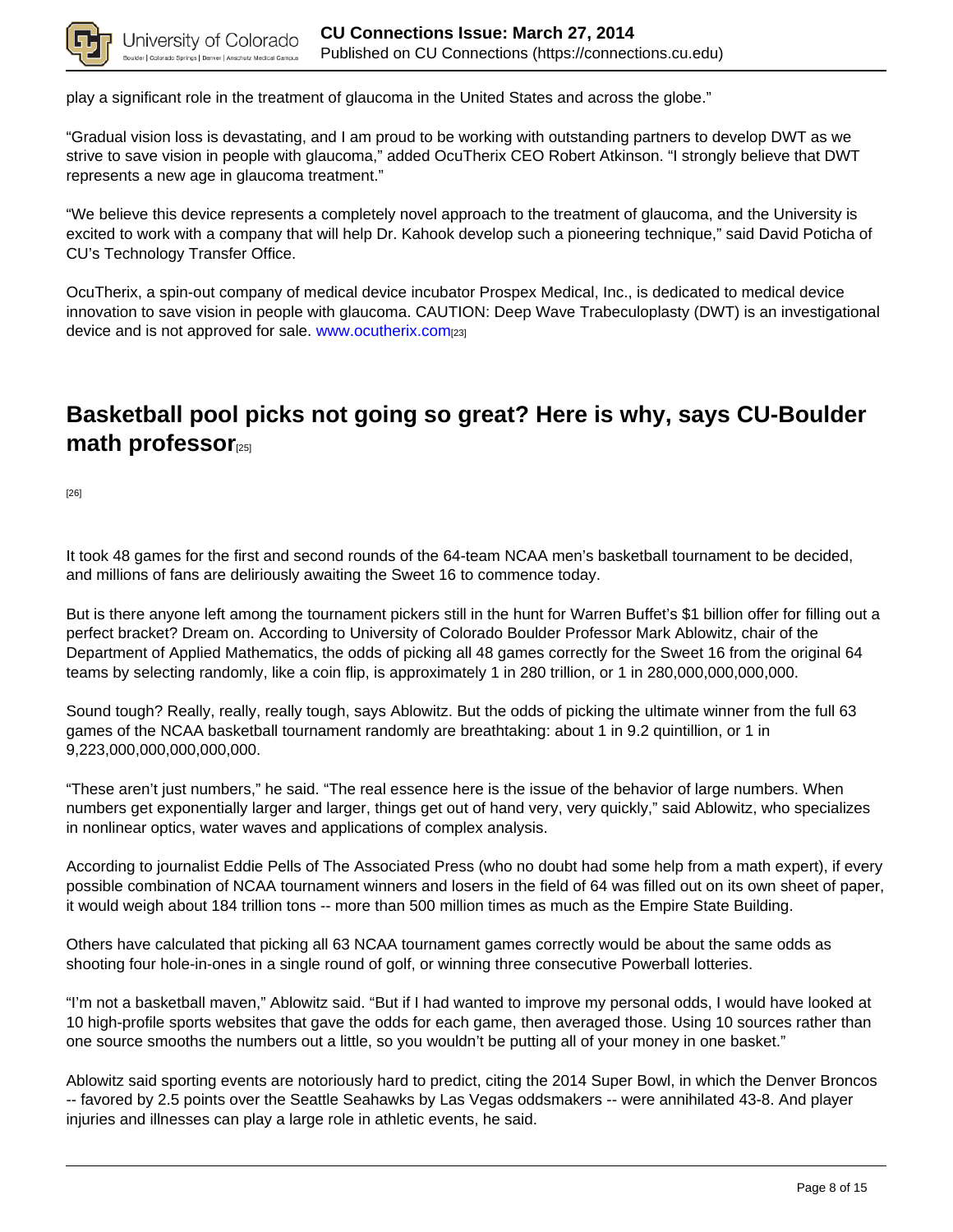

As far as the prediction skills of successful statisticians go, Ablowitz pointed to Nate Silver of FiveThirtyEight.com, a polling aggregation website, who correctly forecast the winner of the 2012 presidential race between Barack Obama and Mitt Romney in all 50 states and the District of Columbia, as well as 31 of 33 U.S. Senate races, in The New York Times. "But sports can be far more complex than presidential elections," Ablowitz said.

# **The envelopes, please: Smiles unsealed at Match Day 2014**[27]

[28]

The annual Match Day festivities for CU School of Medicine students launched with hugs, laughter and lots of phototaking, filling the 90 minutes between check-in at the Grand Hyatt ballroom in downtown Denver and the envelopeopening that unveiled for each fourth-year medical student where they would go next.

The students, accompanied by family and friends, filled the gold-and-black-themed ballroom with a buzz of excitement as they waited to open the 148 envelopes that would reveal their future.

Each year in mid-March, graduating medical school across the country find out simultaneously where they will perform their residencies, which can last between three and 10 years. The students have visited residency programs and ranked the places where they hope to get training. Those places have ranked the students they want for their programs. When all that ranking is done, the National Residency Matching Program puts it all together to determine the match for more than 16,000 graduating seniors from across the United States.

At 9:45 a.m., CU students were instructed to find the envelope with their name on it from a table near the dais, pick it up and then return to the tables where they were seated with friends and family. But no peeking. They were not allowed to open the envelopes until the magic hour  $-$  10 a.m.  $-$  and not a moment sooner.

Dean Richard Krugman, M.D., speaking at his 24th CU Match Day, advised graduates to embrace their match.

"This envelope marks the beginning of the most intense learning year of your career since your first year of preschool," he said, predicting that their learning curve will be "spectacular."

"Some of you will be excited, some will be happy and some will be less thrilled than other people," he said. "But nothing in medicine is forever. Even this."

He handed the microphone to Associate Dean for Student Life Maureen Garrity, Ph.D., who offered a brief toast and, more important, permission to open the envelopes.

The reaction came in waves, as students opened their envelopes. Some groups erupted with screams and shouts instantly. Students at other tables hesitated before learning their destination. Within 20 seconds the room was in uproar.

[29]

Within moments, class co-president Carmen Sepulveda was reciting her classmates' destinations to other students.

Sepulveda is going to Swedish Medical Center in Denver to specialize in family medicine, but she seemed almost as excited about her classmates' destinations, which is maybe not so surprising for a student who said she "made it a point to learn the name of every one of my classmates in the first week of medical school."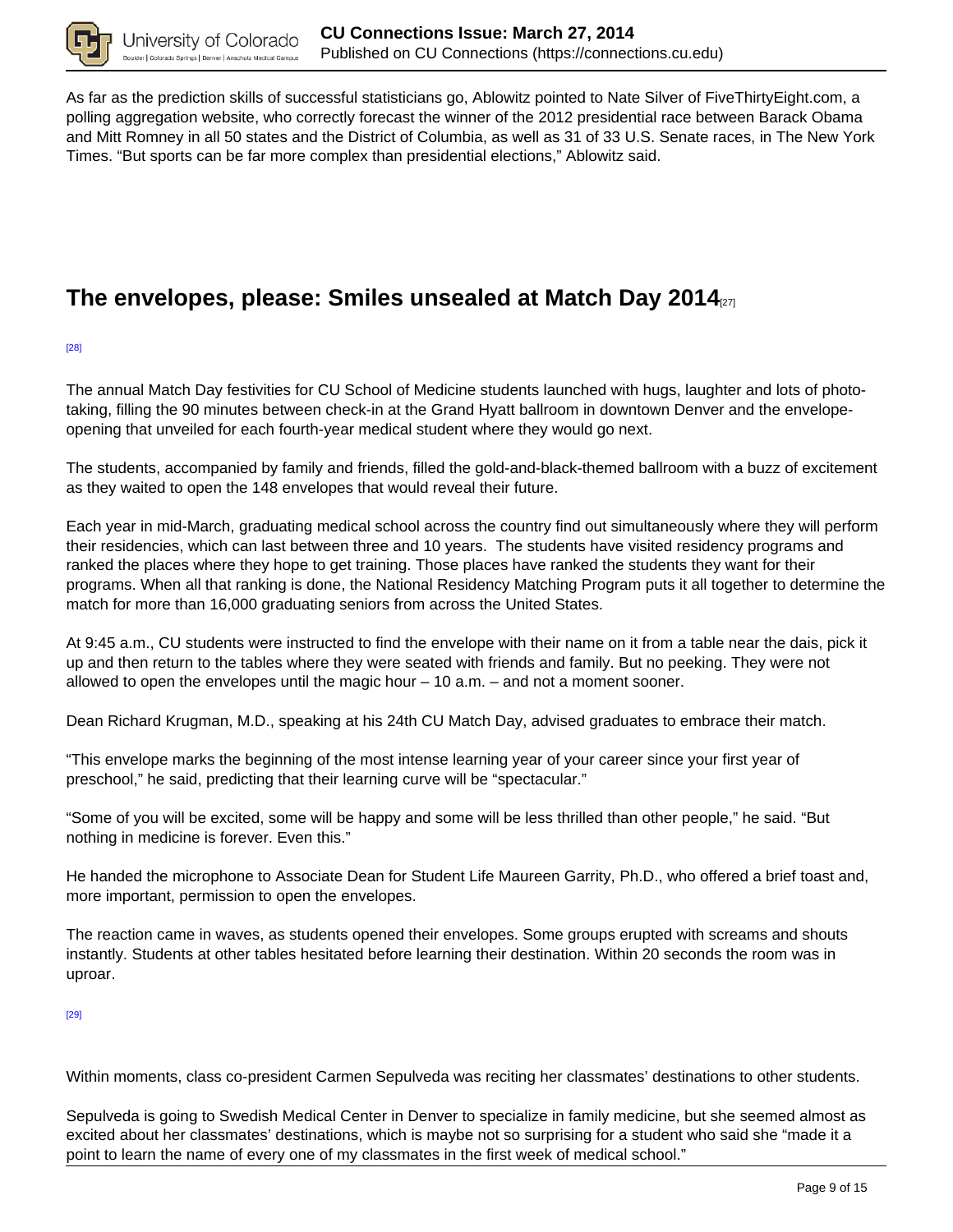

Sepulveda chose Swedish because she is impressed with the program, which she says uses the Patient Centered Medical Home model.

"It has a really good atmosphere. All the residents work together. Between Second Look (Day) and dinners with residents, I pretty much met all the residents at one time or another."

She'll also stay in Denver where her family and her in-laws live. But for those moving out of Colorado, Krugman reminded graduates, "You've got a career that is portable. It can take you anywhere."

# **AppIt Ventures CEO credits Business School experience for guiding firm to success**[30]

The AppIt Ventures team at a Denver outing. From left, CEO and CU Denver student Rob Carpenter, Brandon Brisbon, Stuart Parker, Lawrence Battey, Brandy Anderson and Raelina Krikston.

AppIt Ventures[32], a software startup that got rolling after winning the 2012 Bard Center for Entrepreneurship Business Plan competition<sub>[33]</sub> at the CU Denver Business School<sub>[34]</sub>, is going strong and just reached another milestone.

Still at the helm of AppIt is company founder Rob Carpenter, who recently represented CU Denveres in another prestigious competition—the University Startup Challenge at the University of Denver. Five student-owned companies were finalists in the first-ever competition, which included top-rated businesses launched by students representing the University of Colorado Boulder, University of Northern Colorado, Colorado State University and DU. AppIt Ventures posts strong growth

Carpenter, who co-founded AppIt Ventures in late 2011 with fellow CU Denver student Jeff Macco, is about a third of the way through the Business School's MBA program<sub>[36]</sub>. He'd be farther by now, but business is so brisk that he's had little time for studies.

"We're up to six full-time employees and we're doing really good revenue numbers," Carpenter said. "We're on track to double or triple last year's numbers."

AppIt Ventures specializes in developing mobile custom applications that generate brand engagement, drive productivity and increase revenues. The company got its start with consumer-oriented apps for clients on a variety of topics, such as guitar playing and writing a business plan. By early 2012, it was already profitable and on its way to developing 25 apps.

But Carpenter and Macco, who has since left the company, discovered that the well for consumer-space apps ran only so deep. "Conventional wisdom says 60 percent of apps are not financially successful and 80 percent do not generate enough revenue to start a company," Carpenter said. "We found that 95 percent of consumer apps don't generate enough money to sustain a company."

Changing focus to custom-enterprise clients

[37]

So, after some growing pains in early 2013, which saw the amicable-terms departure of Macco and the need to shrink the company to two full-timers, AppIt Ventures made a strategic pivot: The company began developing apps for customenterprise clients. This opened the market to any company looking for a software app that could streamline an operation and create efficiencies. "At the end of the day, an app is a small-niche software product that does something for a company—it creates some kind of efficiency," Carpenter said.

For example, AppIt is developing an app for the nation's largest cattle-auction company. The firm had previously relied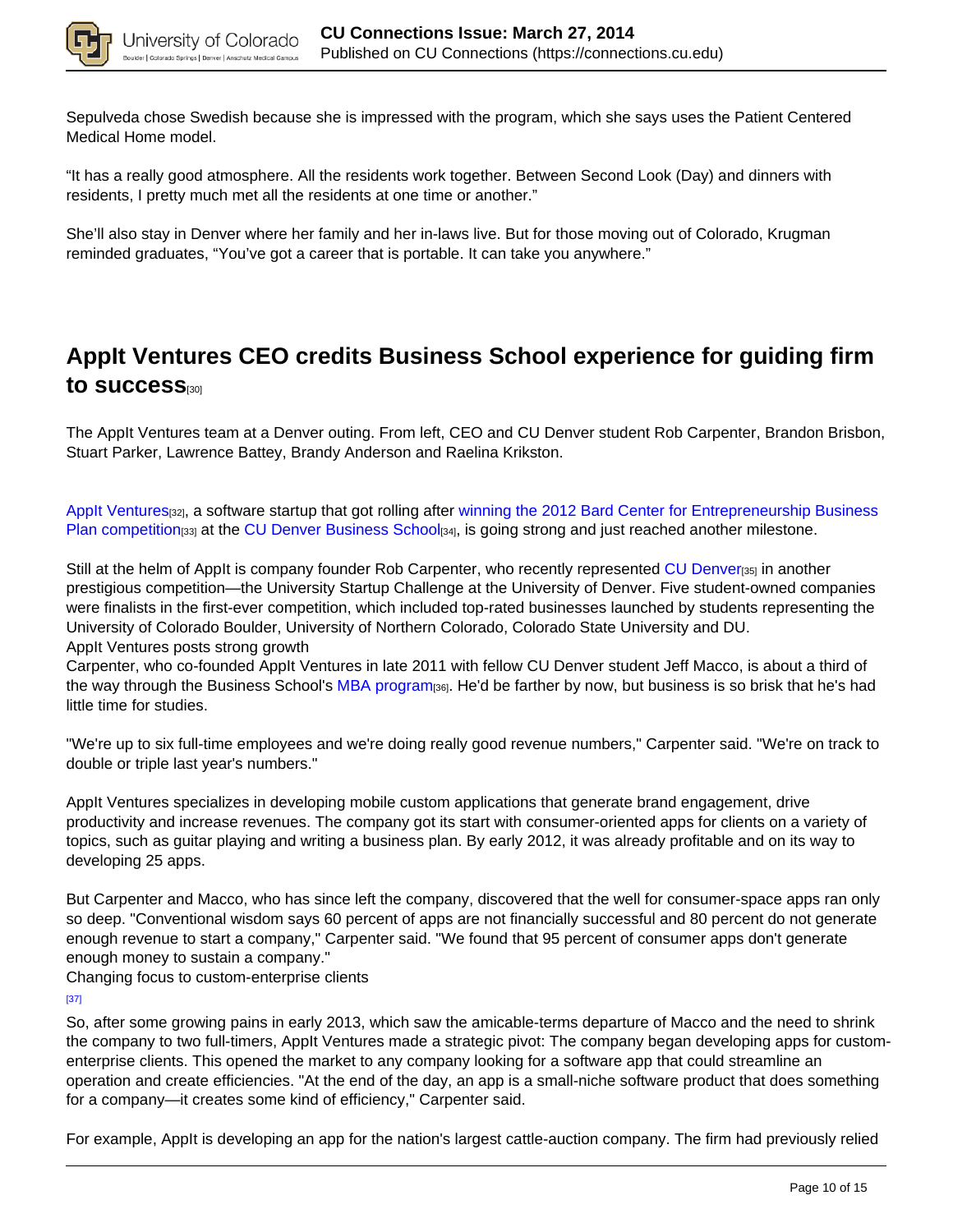

on a print catalogue to show all the cattle that were up for auction. "They wanted a digital catalog that they could update on the fly and would include a full database of auction items," Carpenter said. The app created by AppIt Ventures will end up saving the company "a lot of money."

With success comes notice. Sarah Engel, program manager of the Jake Jabs Center for Entrepreneurship[38], saw AppIt's steady rise and told Carpenter about the University Startup Challenge. Carpenter is looking to build out his firm's network of investors, and the five student startups will be among two dozen companies making pitches to raise capital at the 7th Annual Angel Capital Summit.

#### 'Competitions got us rolling'

Carpenter recalls that after winning the Bard Center for Entrepreneurship competition (now the Jake Jabs Center for Entrepreneurship Business Plan Competition<sub>[39]</sub>) AppIt was featured in numerous media reports, which helped generate more clients. Also in 2012, AppIt Ventures won the Colorado Office of Economic Development business plan competition. "Those (competitions) really got us rolling and on a fast track for growth."

Many exciting chapters are yet to be written in the company's story. Given his tenacity, Carpenter will surely one day have three letters—MBA—after his name.

The CU Denver Business School, the Jake Jabs Center for Entrepreneurship, and the Rutt Bridges VC Fund[40], all provided the education and motivation that still plays a significant role in his life.

"Now that everything is structured (at AppIt) and I can delegate a tremendous amount of work, it gives me a tiny bit more flexibility in my schedule to get back to school and get that degree finished," he said.

### **Matias receives national award for education research**[41]

[42]

**Cheryl Matias,** an assistant professor in the School of Education and Human Development at CU Denver, has been selected as the 2014 recipient of the American Educational Research Association Division K Innovations in Research on Diversity in Teacher Education Award.

The award recognizes research that demonstrates innovation in addressing issues of diversity in teaching and/or teacher education. The award honors work that explores and/or demonstrates powerful new ways to think about diversity in teaching and teacher education, giving direction to educators and to policy makers; offers an expanded vision of a theoretical framework, research methodologies, or practices regarding diversity in teaching and teacher education; or provides new models of research that give direction to the field concerning diversity in teaching and teacher education.

The selection committee cited Matias's steadfast focus on deconstructing whiteness so that the teachers she prepares will be able to engage constructively with students of color. One of her nomination letters pointed out: "Traditional approaches in diversity in teacher education research often focus on how to understand the cultures and languages of students of color (mostly urban), or how to learn best teaching practices that better facilitate the learning of culturally and linguistically diverse students, as in culturally responsive pedagogy. . . The focus of Cheryl's work is on how teachers, a majority who are white females, sustain projects of racial justice inside the classroom by understanding the emotional and affective dimensions of teaching and learning that are needed to invest in long-term, socially just teaching."

Matias will receive the award during the organization's Division K Business Meeting on April 4 in Philadelphia.

Additionally, Matias and her twins recently were invited by Michelle Obama to a private screening of "The Muppets: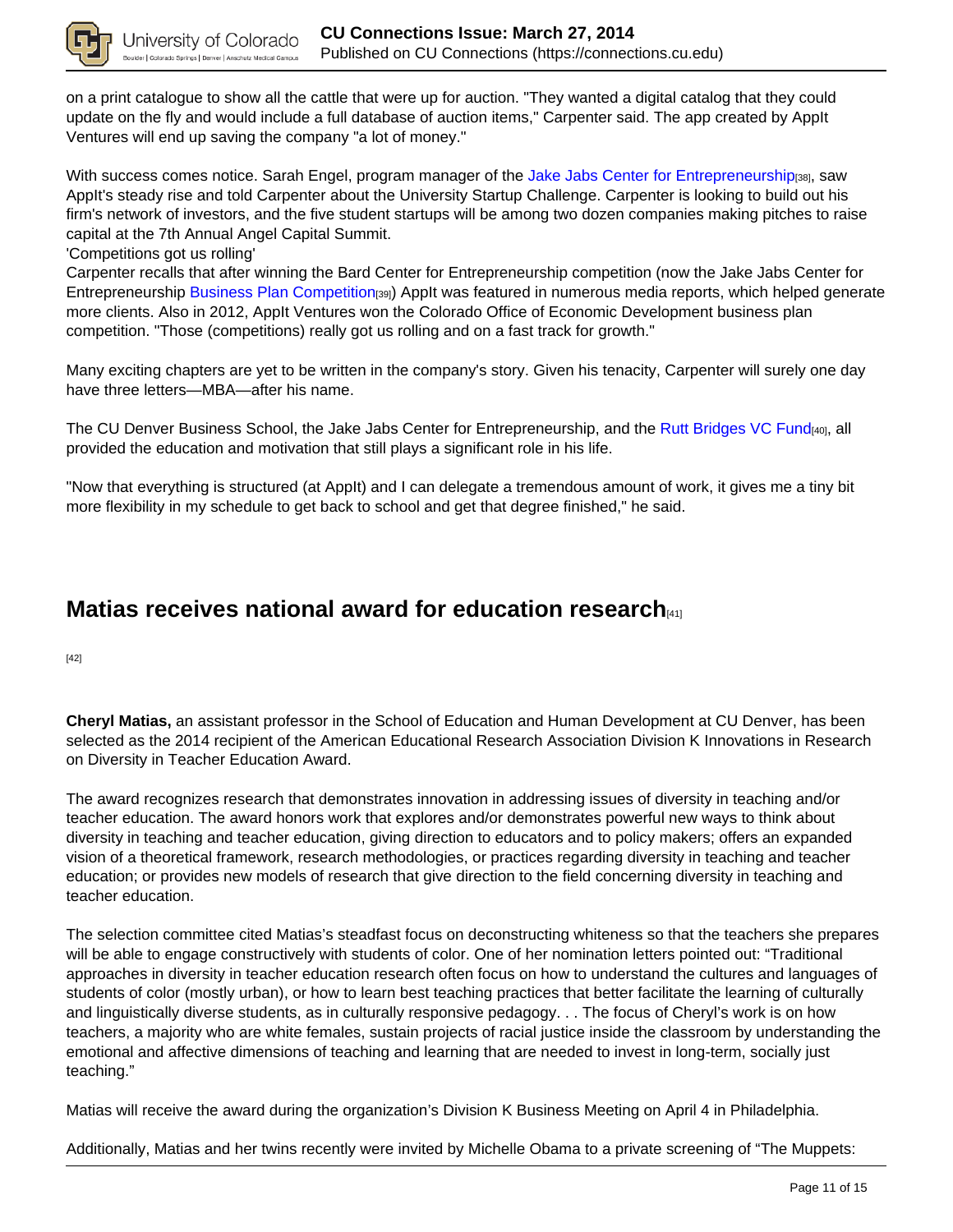

Most Wanted" and to tour the White House.

## **Montoya receives Fulbright Specialist grant for work in Colombia**<sup>[43]</sup>

#### **[44]**

**Lupita Montoya**, assistant professor in the Civil, Environmental and Architectural Engineering Department and affiliated faculty in the Mortenson Center in Engineering for Developing Communities at CU-Boulder, has been awarded a Fulbright Specialist grant for spring 2014 at La Salle University in Bogota, Colombia.

Through the grant, Montoya will consult with faculty about air quality challenges in Colombia and provide lectures on air quality and public health. She will conduct needs assessments with schools and government institutions about how to address local problems regarding air quality and public health.

Air pollution is currently a main environmental concern in Colombia, after natural disasters and water sanitation. The World Bank has estimated that costs of urban air pollution for Colombia are 1.1% of GDP.

Montoya received a similar grant in 2012 to visit the Pontifical Catholic University in Chile, which led to research collaboration funded by the Chilean government to study indoor air quality and health in Santiago, Chile.

### **Pielke to contribute to new website**[45]

#### **[46]**

**Roger Pielke Jr**., a professor of environmental studies at the University of Colorado Boulder who also directs CU's Center for Science, Technology, Policy and Research, will be a contributing writer for FiveThirtyEight, a data journalism website that launched earlier this month.

The editor-in-chief of FiveThirtyEight, an ESPN blog, is Nate Silver, a statistician and writer who is best known predicting the 2008 presidential election. Silver also is a special correspondent for ABC News. The site will include coverage of politics, economics, science, life and sports.

Pielke, who writes about the same topics on his own blog, will write a feature every other week.

### **Sloan joins UCCS Radio as staff adviser**[47]

Ben Sloan in the UCCS Radio studio

**Ben Sloan**, media specialist, Information Technology Media Services recently was named the staff adviser for UCCS Radio.

With six years' experience as a radio DJ prior to joining UCCS, Sloan's excited to be behind the microphone again. "I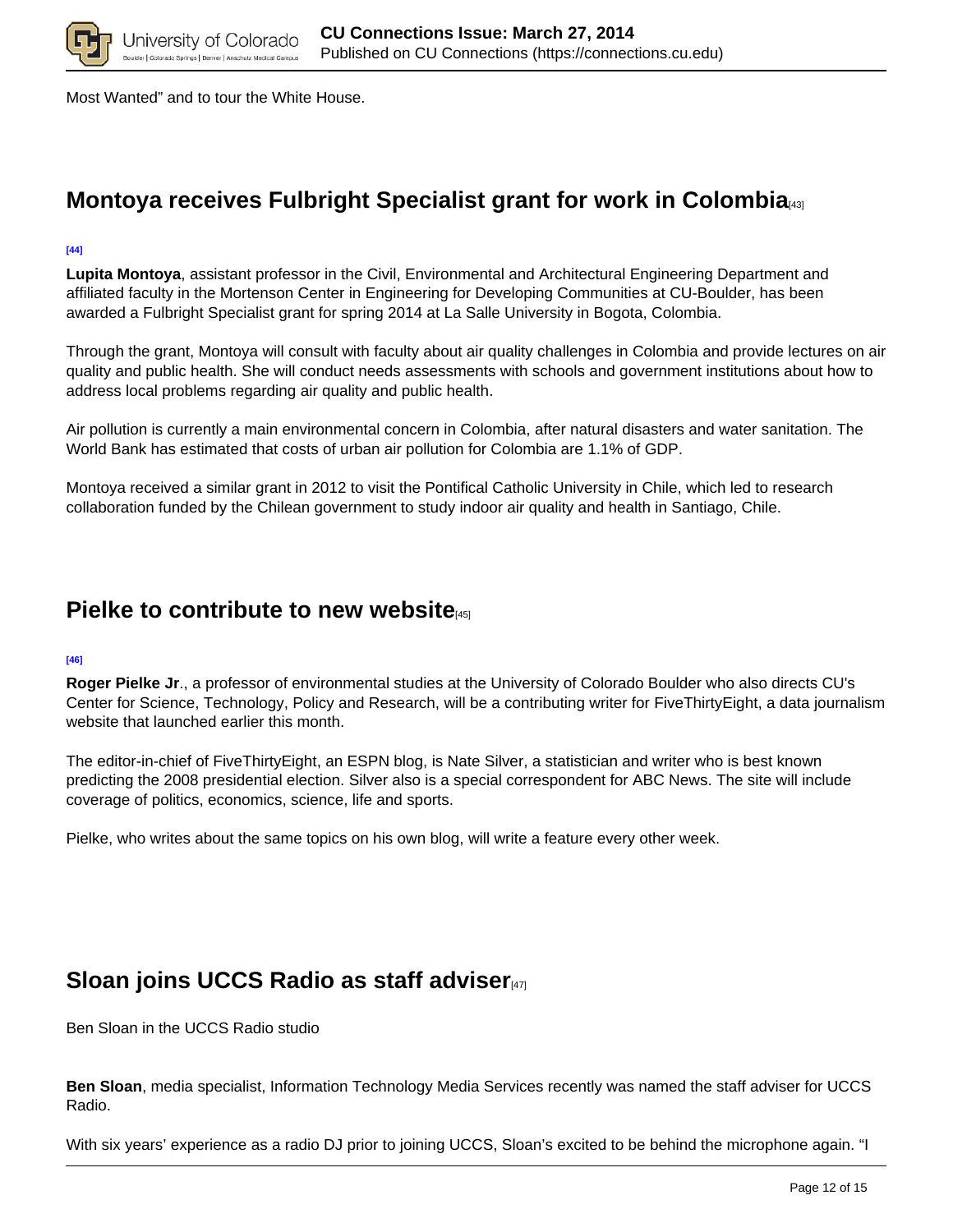

started off in radio working behind the scenes on the technical side," Sloan said. "Once I got my own show and found my radio persona, I fell in love with it."

Sloan previously worked with UCCS Radio as a volunteer. Following the September 2013 death of Margaret "Marge" Mistry, he took over as the fulltime adviser. According to Sloan, Mistry's work set UCCS Radio up to move forward.

"Marge was everything to us," Sloan said. "She set up a lot of great partnerships across campus and really gave us a lot of momentum."

Sloan hopes to keep the momentum alive with a number of projects designed to increase the program's visibility, including installing radio boxes around campus that are capable of streaming UCCS Radio's online format, adding more faculty and staff programs, acting as DJ for more events, and potentially broadcasting over the air.

Sloan can be heard on UCCS Radio during "Office Hours With Ben" on Tuesdays and Thursdays from 11 a.m. to 1 p.m.

UCCS Radio started in 2003 as a project undertaken by the UCCS Chapter of the ACM, the Computer Science Professional Association. The establishment of the radio station was made possible by a grant by the UCCS Technology Fee Committee. In 2005, the UCCS Internet Radio Station became an official organization within the College of Letters, Arts and Sciences. The Internet Radio Station has an associated Student Club that performs many of the activities needed for day-to-day running. The club receives support from the College of Business, College of Letters, Arts and Sciences, College of Education, School of Public Affairs, Beth-El College of Nursing & Health Sciences, and Ent Federal Credit Union.

For more information or to listen, please visit radio.uccs.edu.

### **Bowman-led group receives patent**

#### [50]

A research group led by **Christopher Bowman** of the CU-Boulder Chemical and Biological Engineering Department, recently received a patent for an improved method of detecting molecular recognition events, for use in diagnostic and environmental sensing applications. This patent is part of a portfolio of intellectual property generated by this group covering technology that uses polymeric materials (rather than conventional enzymatic amplification) to generate an amplified response to molecular recognition events in order to permit detection of low levels of biological molecules.

This IP portfolio has been developed by CU startup InDevR, Inc. as part of its ampliPHOX Colorimetric Microarray Detection system. In addition to Bowman, the other CU inventors on this patent were John Birks (Fellow Emeritus, CIRES); Kathy Rowlen (formerly CU-Boulder Chemistry and Biochemistry, now CEO of InDevR); and Hadley Sikes (formerly of CU-Boulder Chemical and Biological Engineering, MIT).

# **Fernald's work featured in journal cover story**[51]

The work of **Doug Fernald**, a senior instructor, BIGHORN Director, and CaReNet Assistant Director at the School of Medicine, is featured in the cover story of AHRQ's Research Activities. Fernald's research includes health assessments and practice transformation. He developed "Health Assessments in Primary Care: A How-To Guide for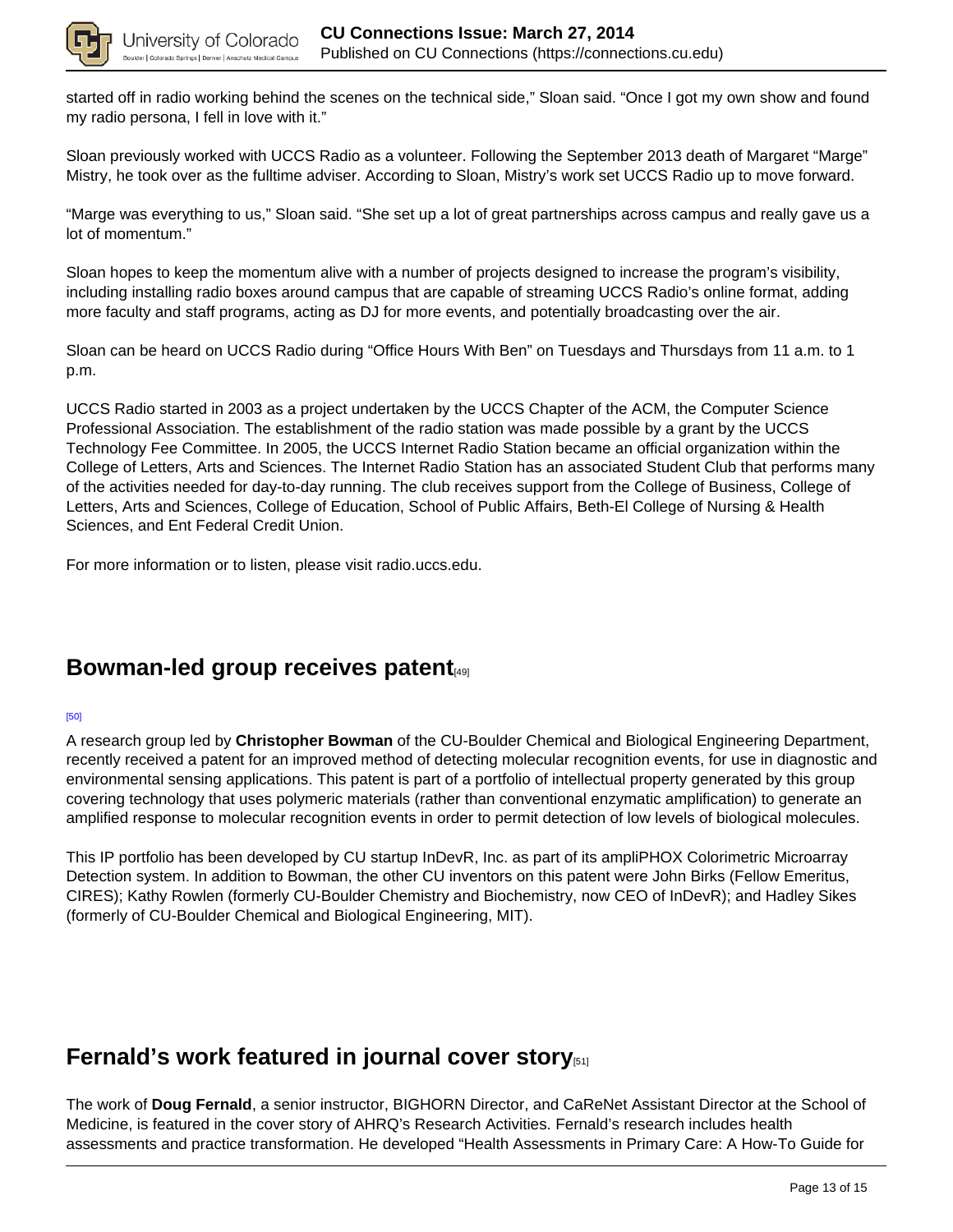

Clinicians and Staff" to help medical professionals effectively implement procedures to assess, monitor and support their patients. Through assessment, for instance, "clinicians and patients can better evaluate and prioritize behaviors that can be changed, such as diet and exercise for patients with a sedentary lifestyle," according to the article. To read the article, visit http://www.ahrq.gov/news/newsletters/research-activities/14mar/index.html[52].

## **Diversity summit postponed**

The CU systemwide diversity summit has been postponed.

The event had been slated for April 17.

The new date is October 24. It will run from 9:30 a.m. to 3:30 p.m. at the Doubletree by Hilton Denver.

Check CU Connections for more details in the coming weeks.

### **A healthier you in 15 minutes**[54]

[55]

A personalized plan to better health is just one click away.

The SUCCEED Health Assessment (HA) provides a tailored approach to better health by offering solutions for lifestyle improvements. In just 15 minutes, participants can obtain the information needed for a healthier future.

Employees who are the primary member of a CU Health Plan can complete the SUCCEED Health Assessment online.[55]

**Prizes for the week of March 24:** Complete the HA this week for the chance to walk away with **one of two \$100 Massage Envy gift cards, a tablet, everyone's favorite music device or one of six Fitbits.**

Take the HA for one entry into the weekly prize drawings. Like Be Colorado on Facebook[56] for an additional entry! Employees who have already liked Be Colorado on Facebook will automatically be entered for a second entry once they have completed the HA. Participant must complete the HA for both entries to be considered. Ten winners will be drawn and notified every Monday during the campaign; participants may only win once. Entries will carry over each week until the campaign ends on April 11.

**Earn \$25 a month**: The HA is an annual requirement of the Move. program. **Participantsmust retake the HA by June 30, 2014, to continue to be eligible for the Move. incentive through the end of this year**. Those who have already completed the HA in 2014 do not have to retake it at this time and will automatically be entered into the prize drawing.

Click here<sup>[57]</sup> to learn more about Move.